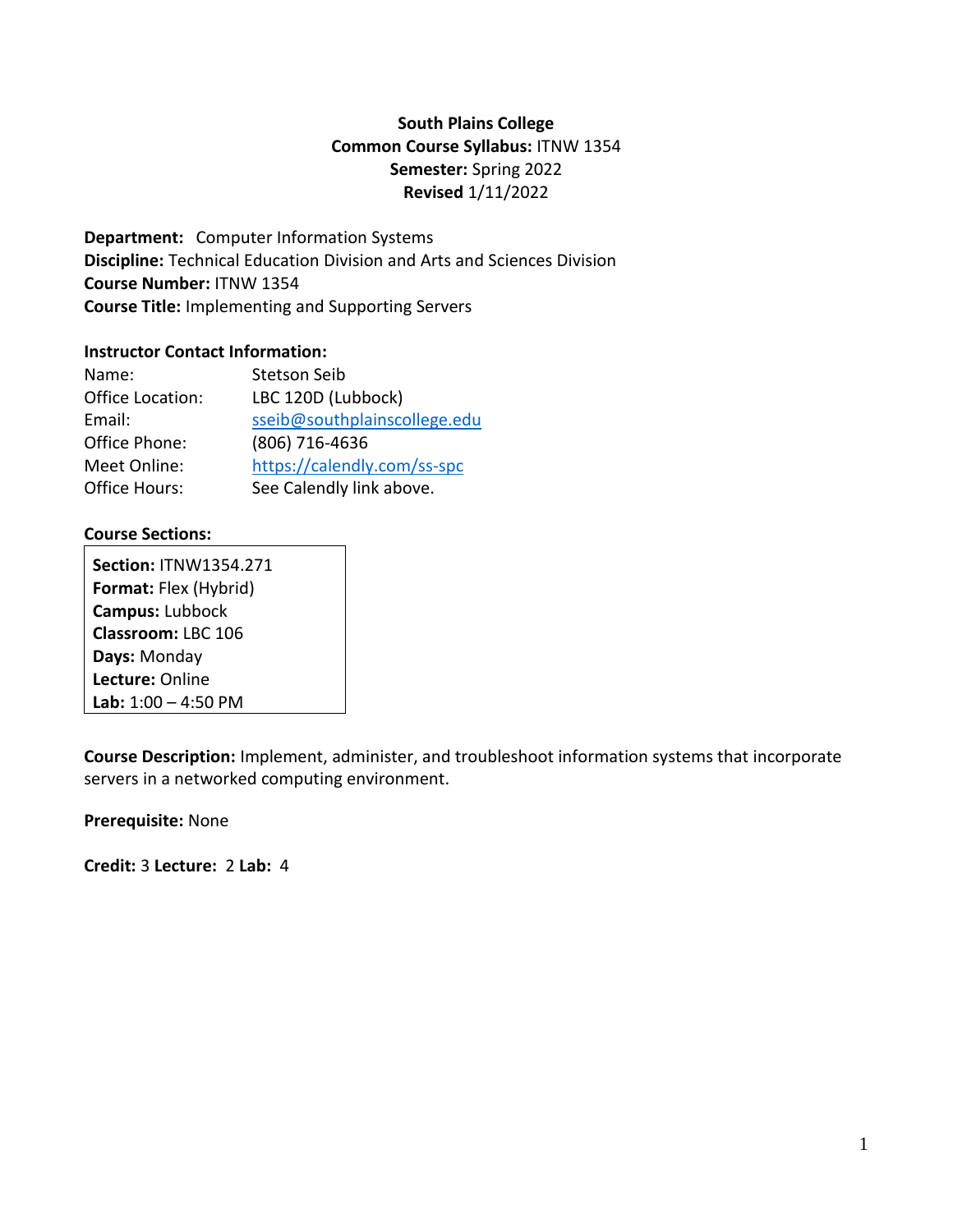## **Textbook:**

- 1. TestOut Courseware: Academic Promo Code: 14-232TA Course Product: Server Pro 2016: Install and Storage Web Link: [Required TestOut Server Pro Access Code](https://www.testout.com/courses/server-pro-2016-install-and-storage) School Name: South Plains College Instructor Name: Stetson Seib *\*You will connect to the TestOut course through Blackboard, check Blackboard for directions.\**
- 2. **OPTIONAL:** MCSA Guide to Installation, Storage, and Compute with Windows Server 2016, Exam 70-740, Cengage, ISBN: 9780357687680 Web Link: [Optional Cengage Book](https://www.cengage.com/c/mcsa-guide-to-installation-storage-and-compute-with-windows-server-2016-exam-70-740-1e-tomsho/9781337400664PF/) *\*The physical book or eBook is acceptable\**

#### **Supplies:**

- Reliable Internet Connection
- Computer with Windows OS (Recommended) or Mac OS
- Google Chrome or Mozilla Firefox
- Headphones (bring to in-class labs)

**Student Learning Outcomes:** Configure peripherals and devices; set up servers; configure directory replication; manage licensing; create and manage system policies and profiles; administer remote servers and disk resources; create and share resources; implement fault-tolerance; configure servers for interoperability; install and configure Remote Access Service (RAS); and identify and monitor performance bottlenecks and resolve configuration problems.

**Student Learning Outcomes Assessment:** This course will include

- Required reading assignments
- Required lecture videos
- Supplemental videos and/or reading
- Hands-on labs using TestOut and other hardware/software
- **Quizzes**
- In-class hands-on labs
- Midterm Exam
- Comprehensive Final Hands-On Skills Exam
- Comprehensive Final Exam

**Course Evaluation:** Students will be evaluated by assignments, exams, and projects.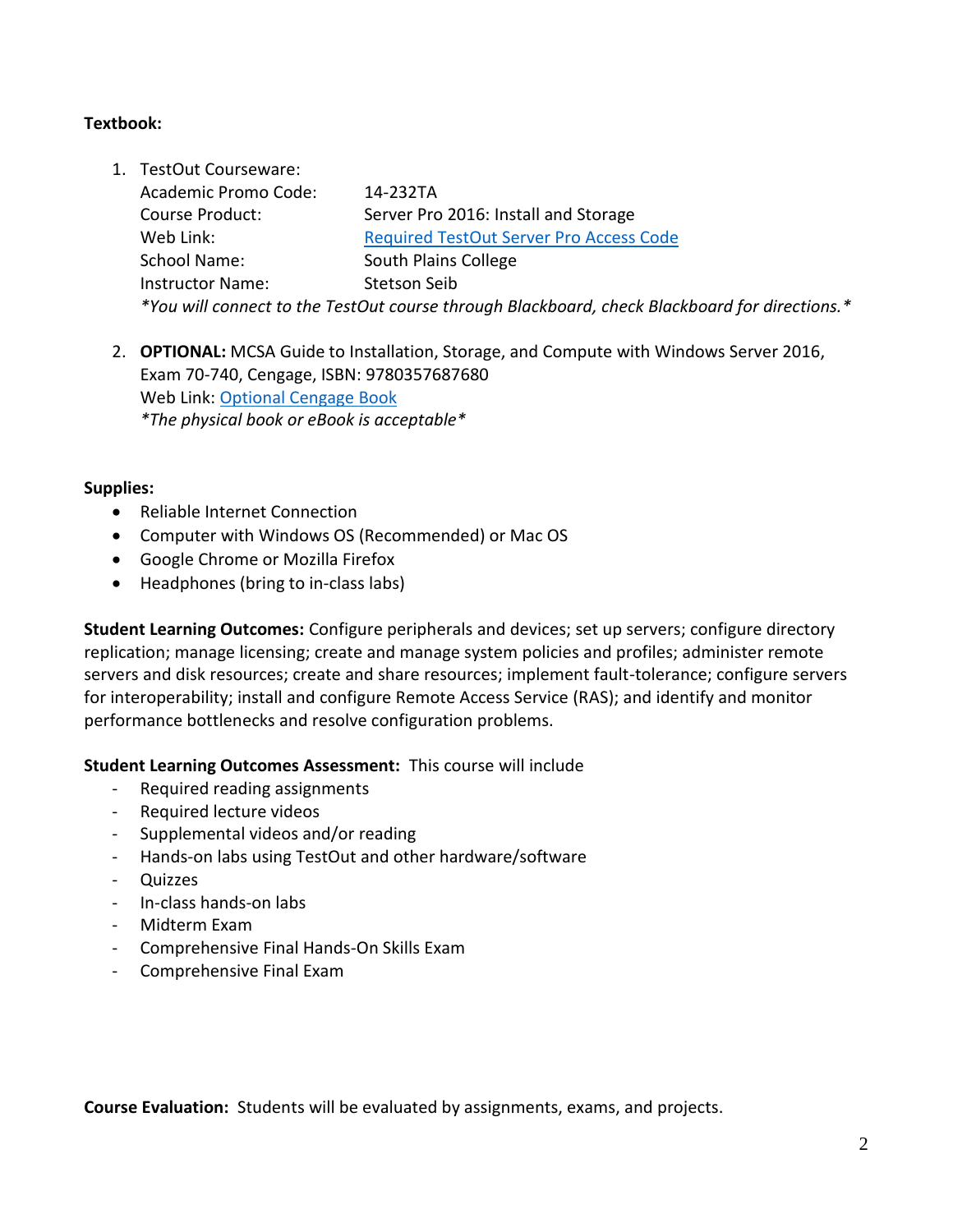| Category                             | Percentage |
|--------------------------------------|------------|
| Assignments/Lab Projects/Discussions | -30%       |
| Midterm                              | 30%        |
| Final Exam                           | 40%        |

**Attendance Policy:** Students are expected to attend all classes to be successful in a course. The student may be administratively withdrawn from the course when absences become excessive as defined in the course syllabus.

Class attendance, even online, is extremely important to meet the objectives of this course. A student is responsible for initiating his or her own withdrawal if that becomes necessary. If a student is administratively withdrawn from the class by the professor, the grade appearing on the transcript will be at the professor's discretion, an 'X' or 'F'.

Administrative withdrawal may occur if the student has missed six (6) class periods for MWF classes, four (4) class periods for MW/TR classes, two (2) class periods for flex (hybrid) classes or if the professor decides absences are excessive due to non-participation or incomplete coursework. When enrolled in a flex/online course, students must log in to Blackboard two times per week and complete the assigned course work. Two weeks of non-participation in a flex/online course may also result in an administrative drop.

See the General Catalog Attendance Policy for additional information.

**COVID-19 Policy**: Consistent with the latest CDC recommendations, we have revised our guidance for students, faculty, and staff who have a known exposure or have tested positive. Anyone with a known exposure should wear a mask for 10 days and should seek a COVID-19 test on day five after exposure. If you test positive or develop symptoms, you should immediately self-isolate and seek a COVID-19 test. Please immediately notify your instructor, supervisor, and DeEtte Edens, Associate Director of Health and Wellness, any time you test positive for COVID-19. Anyone who tests positive is required to self-isolate for five days. Following the five-day isolation period, if you are asymptomatic or your symptoms are resolving, you may return to work or class but should wear a mask for five additional days. If you are still symptomatic, please contact DeEtte Edens at dedens@southplainscollege.edu or 806-716-2376 prior to your return date.

**Plagiarism and Cheating:** Students are expected to do their own work on all projects, quizzes, assignments, examinations, and papers. Failure to comply with this policy will result in an F for the assignment and can result in an F for the course if circumstances warrant.

Plagiarism violations include, but are not limited to, the following:

1. Turning in a paper that has been purchased, borrowed, or downloaded from another student, an online term paper site, or a mail order term paper mill.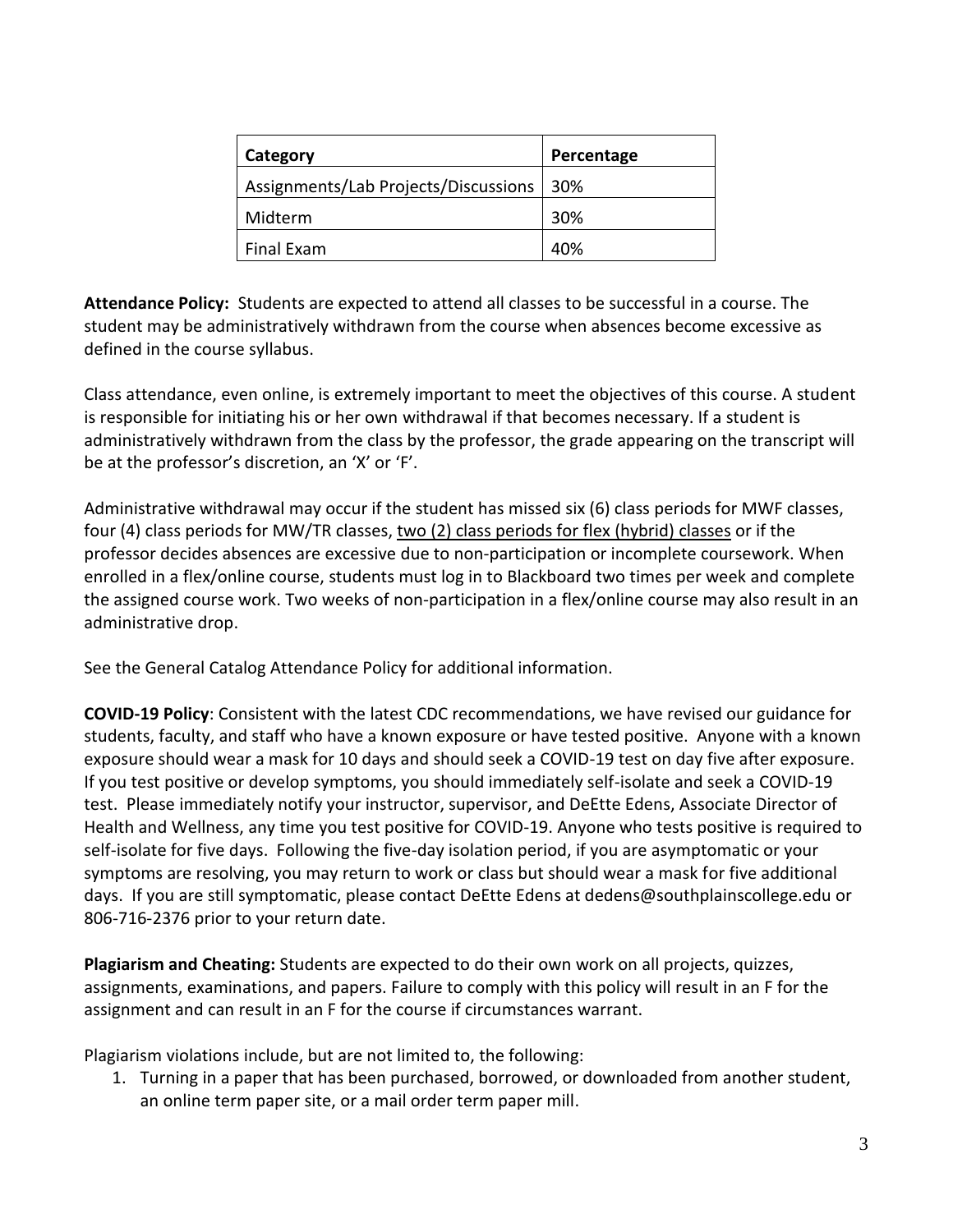- 2. Cutting and pasting together information from books, articles, other papers, or online sites without providing proper documentation.
- 3. Using direct quotations (three or more words) from a source without showing them to be direct quotations and citing them.
- 4. Missing in-text citations.

Cheating violations include, but are not limited to, the following:

- 1. Obtaining an examination by stealing or collusion.
- 2. Discovering the content of an examination before it is given.
- 3. Using an unauthorized source of information (notes, textbooks, text messaging, internet, apps) during an examination, quiz, or homework assignment.
- 4. Entering an office or building to obtain an unfair advantage.
- 5. Taking an examination for another.
- 6. Altering grade records.
- 7. Copying another's work during an examination or on a homework assignment.
- 8. Rewriting another student's work in Peer Editing so that the writing is no longer the original student's work.
- 9. Taking pictures of a test, test answers, or someone else's paper.

**Drop Policy:** You may be dropped with an X or F for any of the following reasons:

- 1. Attendance
	- a. You do not follow the guidelines of the attendance policy listed above.
- 2. Participation, completion of homework, exams, and team project
	- a. You have missed several homework assignments.
	- b. You have missed two or more exams.
	- c. You have missed multiple labs.
- 3. Academic Integrity
	- a. Cheating, plagiarism, or sharing your work with others as listed above.

**Student-Owned Computer Equipment:** Students may choose to use their own computer equipment to complete the assigned coursework. SPC provides Microsoft Office to students for installation and use on their personal computers. It is the sole responsibility of the student to ensure their computer system meets the minimum requirements for all required or suggested software. It is also the sole responsibility of the student to ensure their computer system is in working order, free of malware, and sufficient to complete the assigned coursework. Computer or system malfunction or failure is not an excuse for late coursework. The instructor is not liable for the student's computer maintenance and cannot troubleshoot or repair issues on student-owned computers. If the student needs computer assistance, they can contact the SPC student helpdesk.

# **SPC Help Desk**

Telephone Number: Help Desk at (806) 716-2600 E-mail: [helpdesk@southplainscollege.edu](mailto:helpdesk@southplainscollege.edu) Location: Library Lobby - Levelland Normal Hours: Monday - Friday: 8:00 a.m. - 4:00 p.m.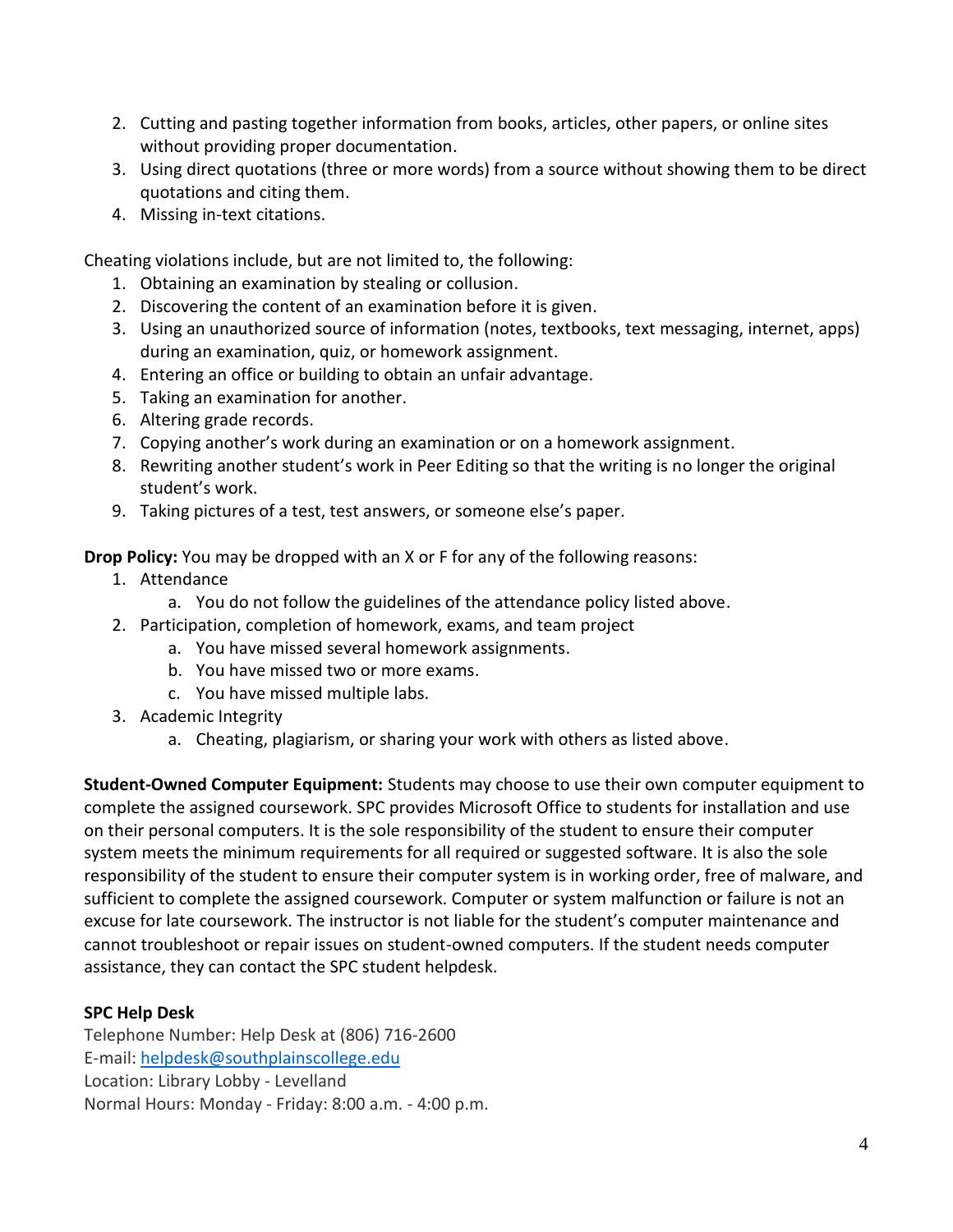**Student Code of Conduct Policy**: Any successful learning experience requires mutual respect on the part of the student and the instructor. Neither instructor nor student should be subject to others' behavior that is rude, disruptive, intimidating, aggressive, or demeaning**.** Student conduct that disrupts the learning process or is deemed disrespectful or threatening shall not be tolerated and may lead to disciplinary action and/or removal from class.

**Diversity Statement:** In this class, the teacher will establish and support an environment that values and nurtures individual and group differences and encourages engagement and interaction. Understanding and respecting multiple experiences and perspectives will serve to challenge and stimulate all of us to learn about others, about the larger world and ourselves. By promoting diversity and intellectual exchange, we will not only mirror society as it is but also model society as it should and can be.

**Disability Statement:** Students with disabilities, including but not limited to physical, psychiatric, or learning disabilities, who wish to request accommodations in this class should notify the Disability Services Office early in the semester so that the appropriate arrangements may be made. In accordance with federal law, a student requesting accommodations must provide acceptable documentation of his/her disability to the Disability Services Office. For more information, call or visit the Disability Services Office at Levelland (Student Health & Wellness Office) 806-716-2577, Reese Center (Building 8) 806-716-4675, or Plainview Center (Main Office) 806-716-4302 or 806-296-9611.

**Nondiscrimination Policy:** South Plains College does not discriminate on the basis of race, color, national origin, sex, disability, or age in its programs and activities. The following person has been designated to handle inquiries regarding the non-discrimination policies: Vice President for Student Affairs, South Plains College, 1401 College Avenue, Box 5, Levelland, TX 79336. Phone number 806-716-2360.

**Title IX Pregnancy Accommodations Statement** If you are pregnant, or have given birth within six months, Under Title IX you have a right to reasonable accommodations to help continue your education. To [activate](http://www.southplainscollege.edu/employees/manualshandbooks/facultyhandbook/sec4.php) accommodations you must submit a Title IX pregnancy accommodations request, along with specific medical documentation, to the Director of Health and Wellness. Once approved, a notification will be sent to the student and instructors. It is the student's responsibility to work with the instructor to arrange accommodations. Contact the Director of Health and Wellness at 806-716-2362 or [email](http://www.southplainscollege.edu/employees/manualshandbooks/facultyhandbook/sec4.php) [cgilster@southplainscollege.edu](mailto:cgilster@southplainscollege.edu) for assistance.

**Campus Concealed Carry**: Texas Senate Bill - 11 (Government Code 411.2031, et al.) authorizes the carrying of a concealed handgun in South Plains College buildings only by persons who have been issued and are in possession of a Texas License to Carry a Handgun. Qualified law enforcement officers or those who are otherwise authorized to carry a concealed handgun in the State of Texas are also permitted to do so. Pursuant to Penal Code (PC) 46.035 and South Plains College policy, license holders may not carry a concealed handgun in restricted locations. For a list of locations and Frequently Asked Questions, please refer to the Campus Carry page at thi[s link.](http://www.southplainscollege.edu/campuscarry.php)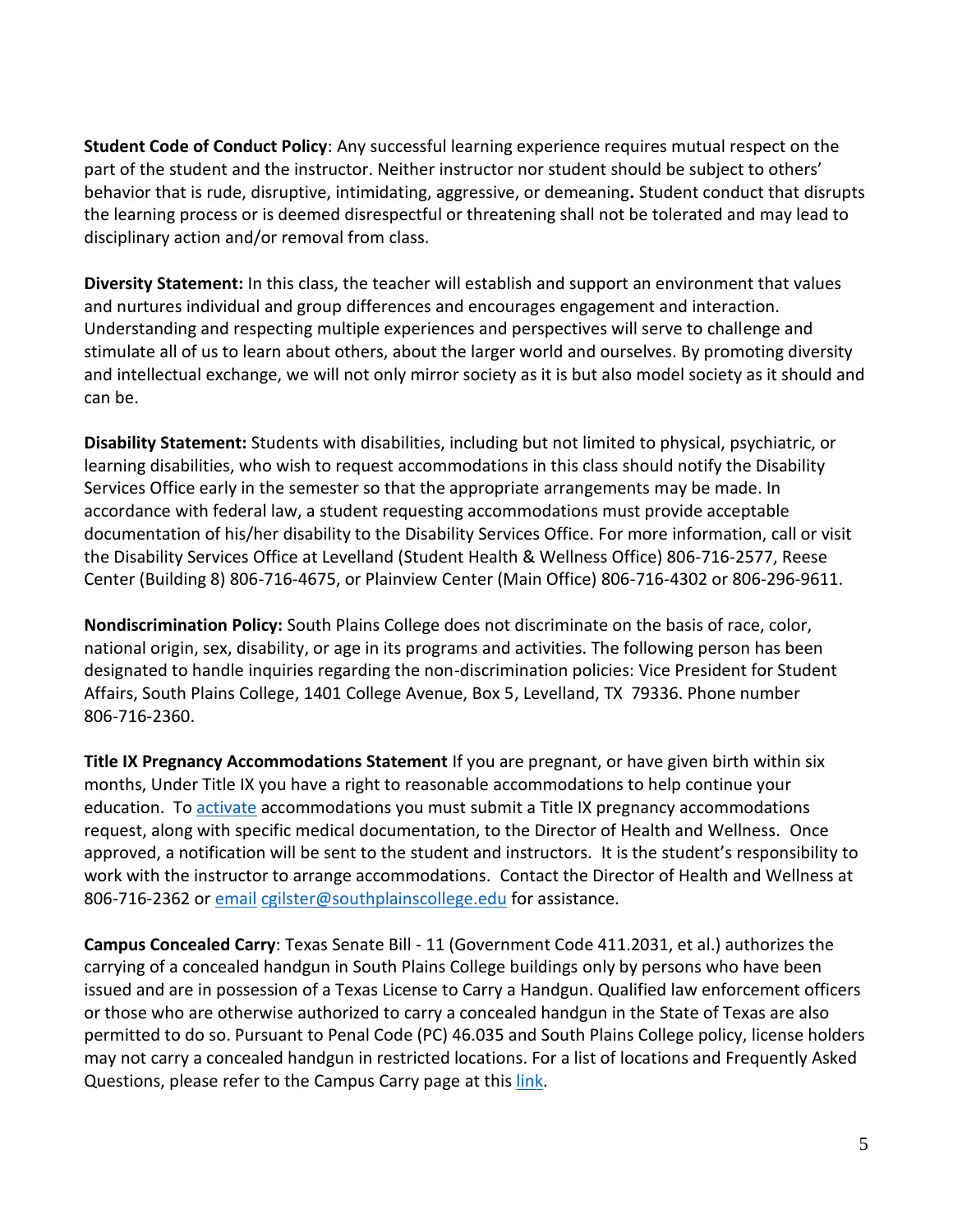Pursuant to PC 46.035, the open carrying of handguns is prohibited on all South Plains College campuses. Report violations to the College Police Department at 806-716-2396 or 9-1-1.

**Note:** The instructor reserves the right to modify the course syllabus and policies, as well as notify students of any changes, at any point during the semester.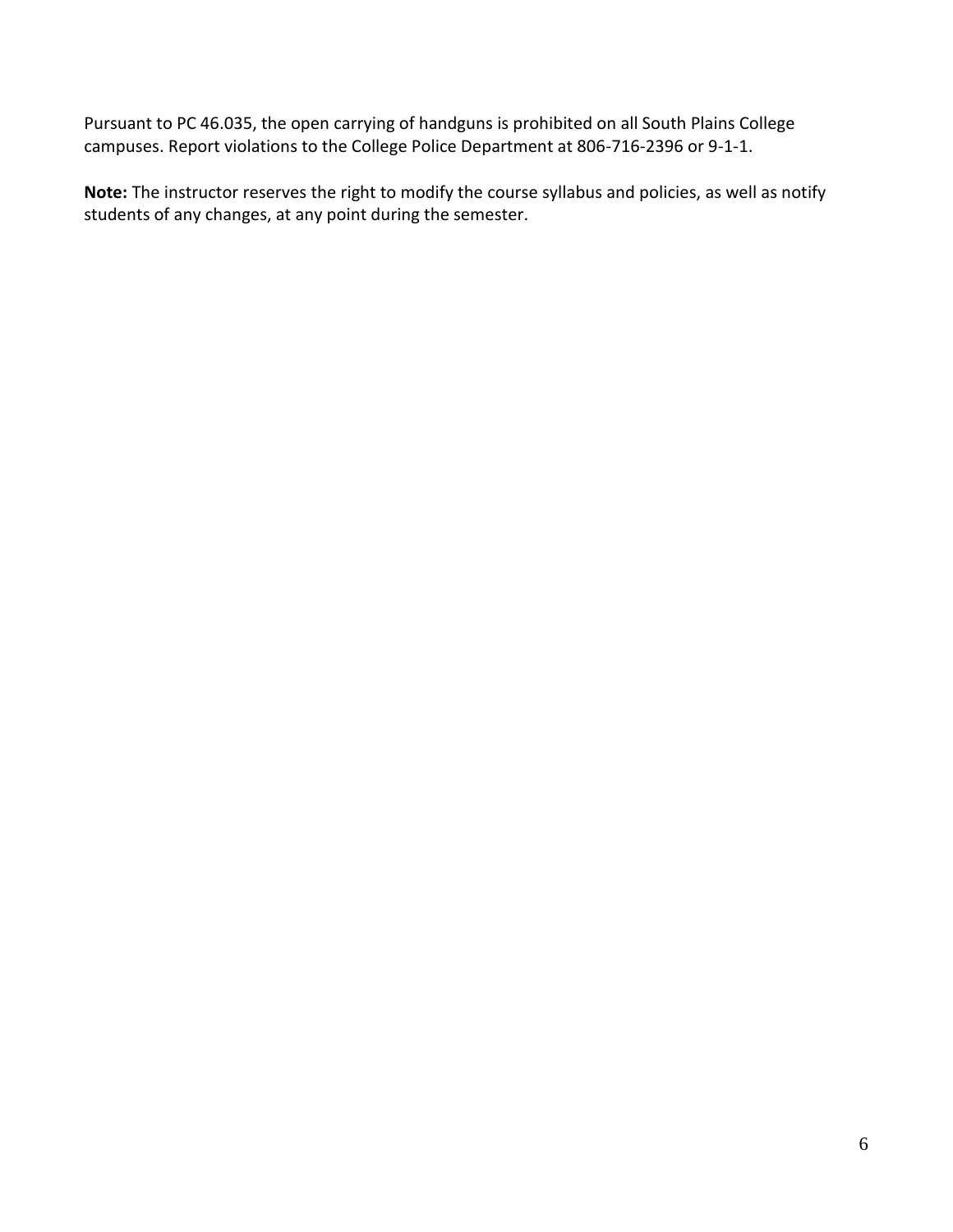#### **IMPORTANT INFORMATION BELOW**

**Communication:** All communication for this class will be conducted through SPC email. All students will be required to check their SPC student email accounts regularly for course updates and announcements. All replies to emails will be sent to the student's SPC email address. Please include your name, course name, and section number in all email communication.

The instructor's SPC office number is included at the top of this syllabus. Please use this means of communication sparingly.

If desired, the student may schedule a meeting with the instructor via the Calendly link posted at the top of this syllabus and in Blackboard. Online meetings may be conducted via Teams, Collaborate, or Zoom. In-person meetings will be restricted during the COVID-19 pandemic.

**Course Rigor:** This course will include multiple assignments, hands-on labs, quizzes, and exams. Please be aware that to succeed in this course you must dedicate several hours each week to reading, studying, and completing the assigned coursework.

**Reading Assignments, Online Lectures, and Supplemental Material:** This course will include multiple reading assignments, multiple online lectures, and some supplemental material. The student is expected to go through all this material each week. It will greatly benefit the student to revisit previous weeks reading and lectures to help retain information. Students are encouraged to use good study habits to learn and memorize the necessary information.

**Coursework:** Each week's coursework will be available through Blackboard and TestOut. Course work is organized into modules. Each module will contain links to the reading, links to the lectures, links to submit hands-on labs, and links to submit quizzes and/or exams. The course calendar outlining due dates and availability times is available on Blackboard. **No late work is accepted for any reason!** You are expected to complete all homework assignments within the due dates indicated. Missing homework assignments may result in an administrative drop.

It is important for you to start coursework early in the week. Do not wait until the day it is due to start the coursework or report problems. If you report problems on the due date of an assignment, the instructor is not obligated to re-open any assignments for you. Start your homework early in the week and complete it with time to spare!

**Midterm Exam:** There will be a midterm exam given midway through the semester. The exam will cover material from multiple modules. The exam may include multiple-choice/answer, matching, essay, and other question types. Students will be allowed one attempt per exam and will only be allowed to review their answers one time, immediately after completing the exam. Students should complete all coursework in the designated modules and study the material in those modules before taking the exam. Exams will be open for several days and must be completed by the due date indicated. No late exams will be given.